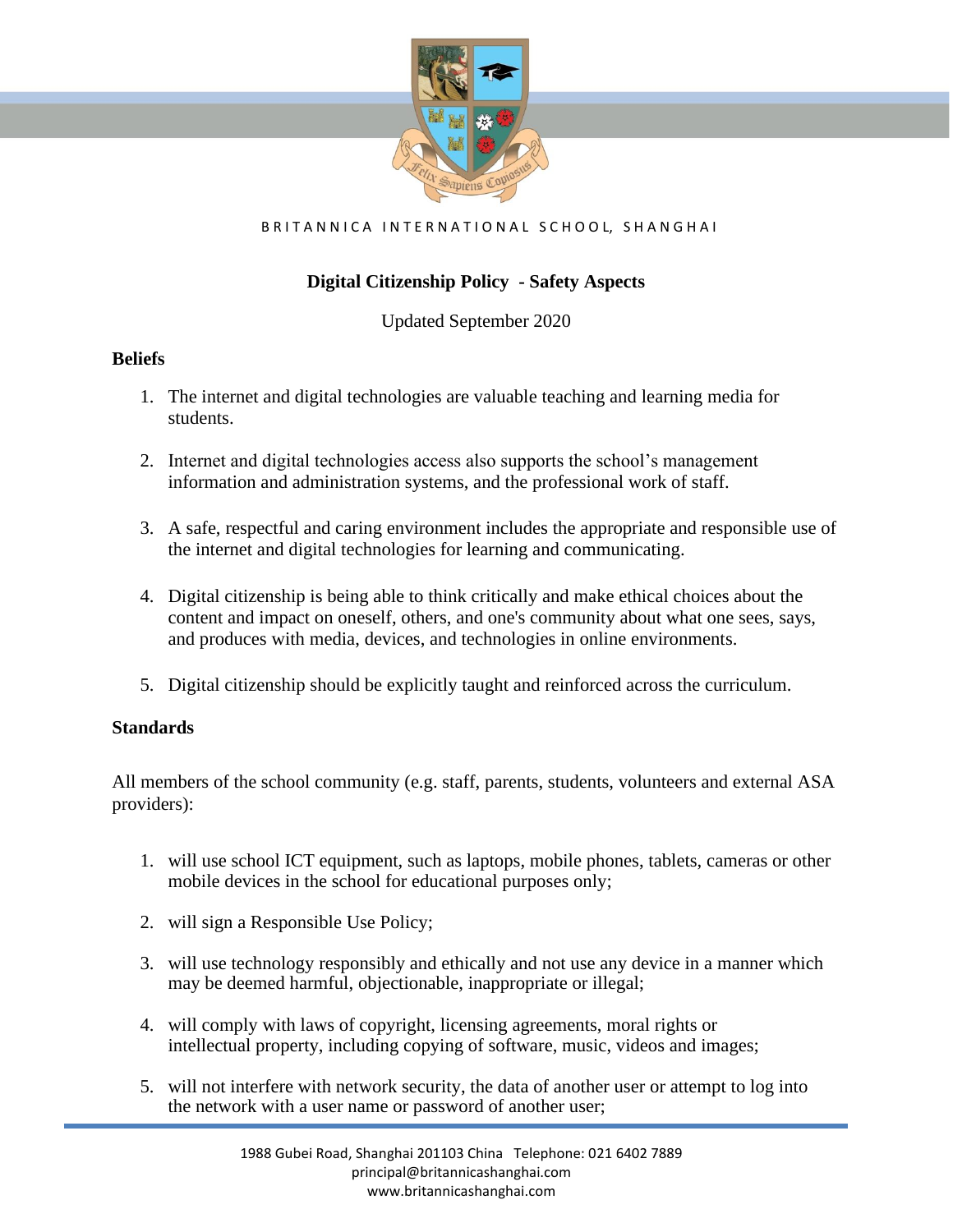- 6. will keep usernames and passwords confidential and not share them with anyone else;
- 7. will deny another person access to any device logged in under their own user account;
- 8. will avoid using an ICT device to gain advantage in any form of academic assessment unless so authorised;
- 9. will not identify, discuss, photograph or otherwise publish personal information or personal opinions about school employees, students or the school;
- 10. will seek permission from affected individuals before taking photos, recording sound or videoing for educational purposes;
- 11. will gain written permission from affected individuals before publishing or transmitting photos, recorded sound or video for educational purposes;
- 12. will not encourage, participate or otherwise knowingly support others or share in a prohibited use of school or privately-owned communication technologies on the school site or at any school related activity.
- 13. Where BYOD is in place, students will use their own device and at no point use another students device

#### **Procedures**

- 1. This policy will be communicated to all school community members, including parents.
- 2. This policy applies to students during all school-related activities, including off campus studies, school excursions, field trips, camps and extra-curricular activities.
- 3. Any student in contravention of this policy will be subject to appropriate disciplinary procedures, including being denied access to the ICT system.
- 4. Mobile phones or devices being used by students in contravention of school policy may be confiscated and returned to a parent or guardian at a mutually agreed appointment time.
- 5. The school has the right to check work or data on the school's computer network, email, internet, computers and other school ICT equipment or devices, without obtaining prior consent from a user.
- 6. The school monitors traffic and content sent and received using the school's ICT infrastructures and, from time to time, this will be analysed and monitored to help maintain an optimal learning environment.